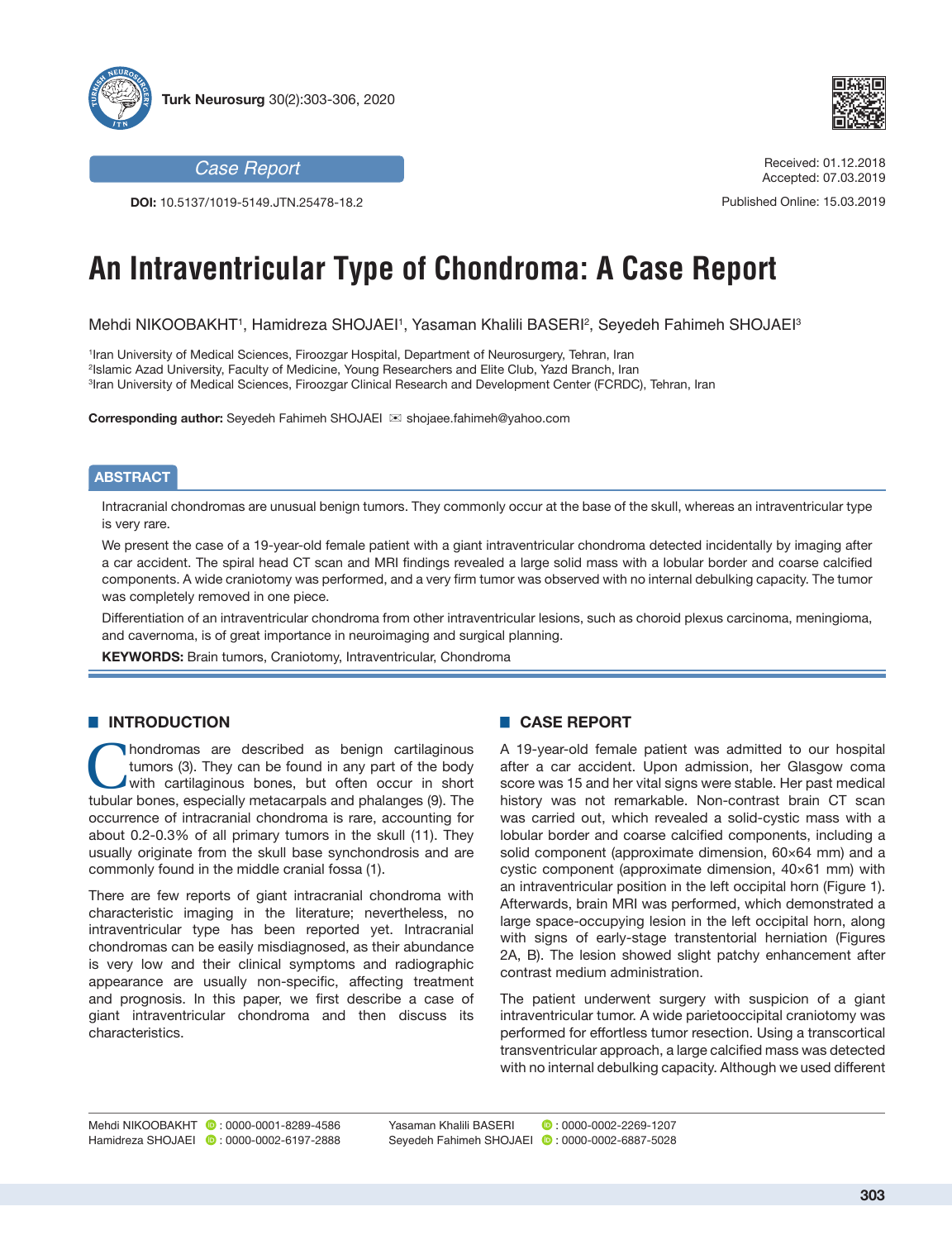rongeurs, the mass was very hard and stone-like. We decided to remove the whole tumor in one piece (Figure 3). The tumor did not show any parenchymal involvement and only had an intraventricular origin. After tumor resection, it was sent to a pathological laboratory for further examination.

The macroscopic and microscopic examinations of the specimen showed that the tumor was firm, irregular, and creamy gray with mild hypercellular hyaline cartilage tissues and some binucleation, without mitosis or necrosis in the microscopic section. The pathological and immunohistochemical studies confirmed that it was an atypical chondroma (Figure 4). The patient was discharged after surgery, showing good recovery and no neurological deficits. Also, no tumor recurrence was reported in the six-month follow-up.

# █ **DISCUSSION**

The majority of intracranial chondromas occur at the base of the skull, originating from the sphenopetrosal, sphenooccipital, or petrooccipital synchondrosis (5). Clinical manifestations, including seizures and symptoms of increased intracranial pressure, are observed after tumor enlargement; however, due to the slowgrowth of these tumors, the patient may remain asymptomatic for years (6). In the present case, the tumor caused no clinical symptoms.

In this case report, we presented the first intraventricular type of intracranial chondroma. The CT scan showed that these tumors are well-circumscribed extraaxial lesions with diffuse or ball-shaped calcification (2). The significance of this case report lies in the detection of an intraventricular solid-cystic mass with a lobular border and coarse calcified components. On the other hand, in previous case reports of intracranial chondroma, only a few similar cases were under the age of 20 years, and the youngest patient was 16 years old (1).

In pathological examination, hypercellularity, cytologic atypia, mitotic activity, and presence of more than one nucleus perlacuna distinguish chondrosarcomas from chondromas (8). Intracranial chondromas may occur as single lesions or as part of the Ollier's disease (multiple polysystemic enchondromatosis) or Maffucci's syndrome (multiple enchondromatosis associated with soft tissue angiomas). Chondromas in these syndromes may posea greater degree of cellularity and cytologic atypia and may be difficult to differentiate from chondrosarcomas (4). The present case did not show any signs of Ollier's disease (e.g., abnormal bone development and limb deformities) or Maffucci's syndrome (e.g., blue vascular lesions and fractures).

Chondromas show variable densities due to differences in the degree of calcification. Complete surgical excision is the

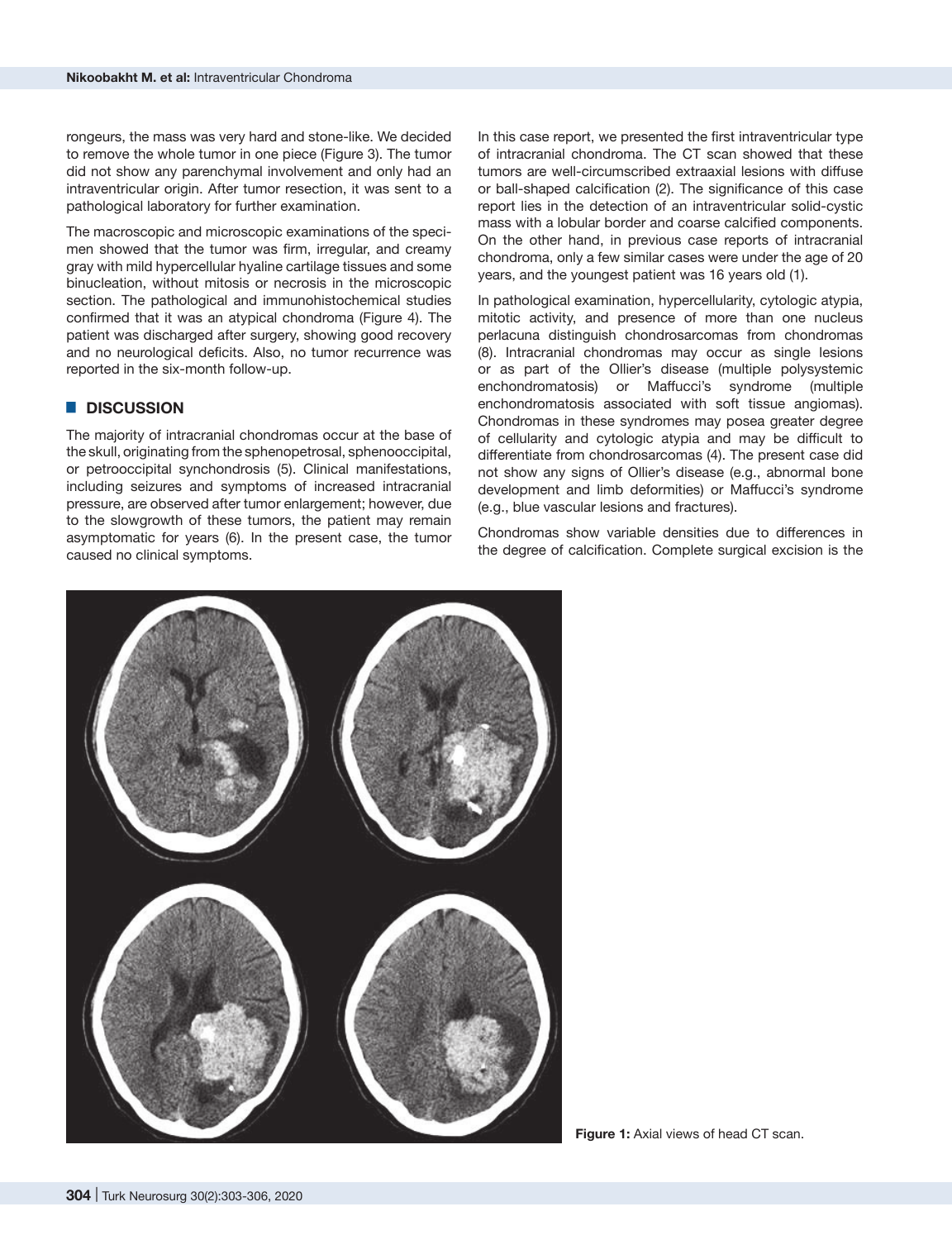

**Figure 2:** Axial views of T1 **(A)** and T2 **(B)** weighted MR images.